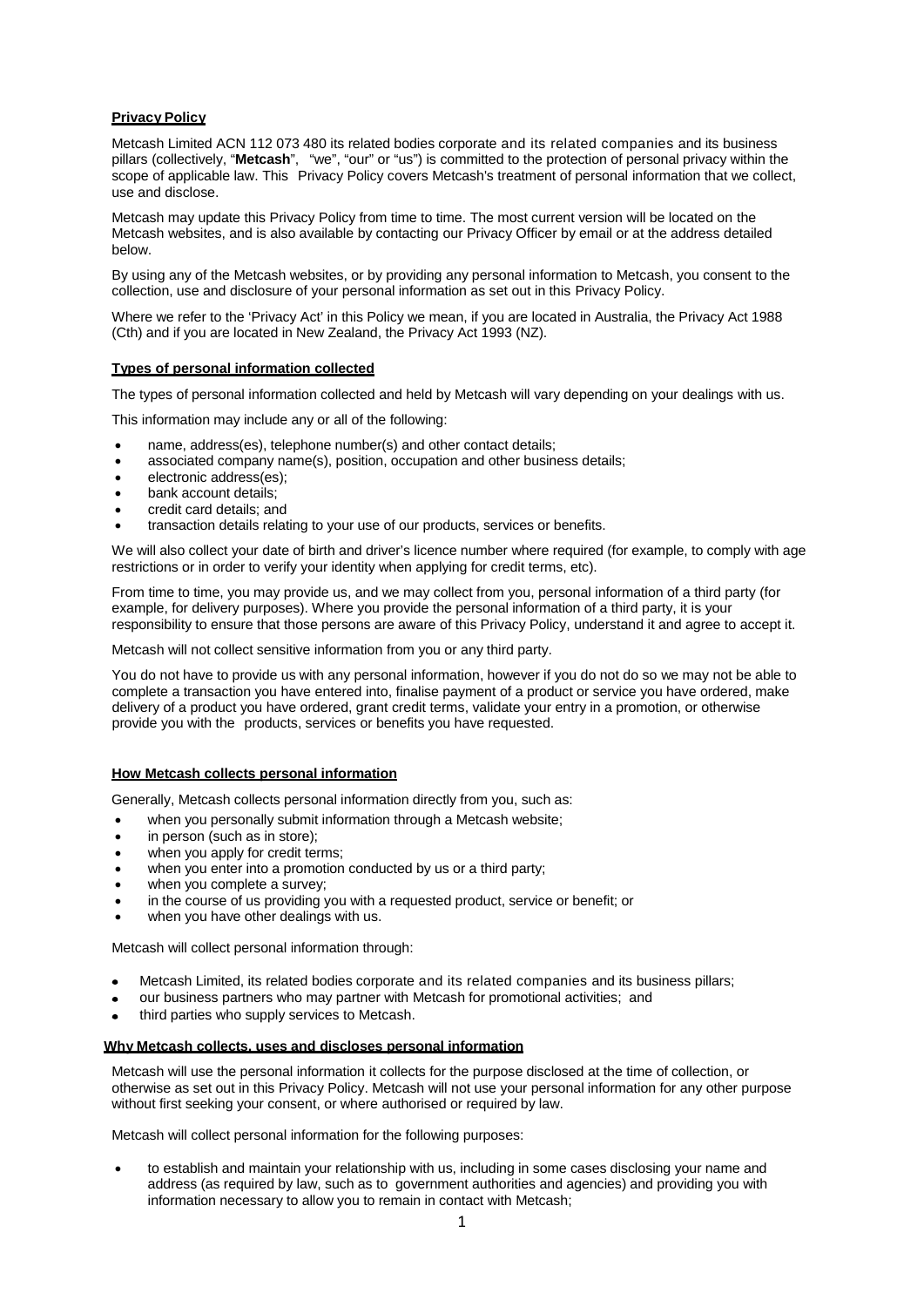- to provide the products or services you have requested from us and keep a record of them;
- to provide credit to you, which may include disclosures to credit reporting agencies or bodies;
- to answer any inquiry you make;
- to register you for events or promotions; or
- to assist us to make our services and products more valuable or useful to you.

Metcash may also disclose your personal information to third parties who work with us in our business to provide, promote or improve the products or services you have requested or are interested in, such as:

- manufacturers and suppliers;
- couriers and delivery contractors;
- marketing consultants and promotions companies;  $\bullet$
- website hosts; and
- consultants and professional advisers.

Metcash will also use and disclose your personal information to send direct marketing to you from:

- Metcash Limited, its related bodies corporate and its related companies
- and its business pillars; and third parties who provide services to us;

The direct marketing may relate to:

- our products and services;
- the products and services of other parties;
- promotions run by us or other parties; or
- to keep you informed of new developments we believe may be of interest to you.

You may opt-out of receiving this direct marketing from Metcash or third parties through the unsubscribe function that will be made available to you with each direct marketing communication.

#### **How Metcash stores and protects personal information**

Metcash stores personal information in a combination of computer storage facilities, paper-based files and other records. In so doing, we have taken numerous steps to protect your personal information from misuse, interference and loss, and unauthorised access, modification or disclosure.

Additionally Metcash takes reasonable steps to destroy or permanently de-identify personal information when we no longer need it.

The internet is not a secure method of transmitting information. Accordingly, other than where Metcash uses secure socket layer technology (SSL) to ensure information (such as credit card information) is securely transmitted and processed, Metcash cannot and does not accept responsibility for the security of information you send to or receive from us over the internet, or for any unauthorised access or use of that information.

#### **Does Metcash send personal information overseas?**

Metcash is likely to disclose some of your personal information, for the purposes described above, to organisations in other countries, including the United States of America.

Some of these countries may not have the same or substantially similar privacy laws as those set out in this privacy policy and the Australian Privacy Principles (if you are located in Australia) or the Information Privacy Principles *(if you are located in New Zealand)*. We may not require organisations to which we disclose personal information in those countries to comply with similar privacy laws, and accordingly your personal information may not receive the same protections that it would in your country. By providing your personal information to us, you consent to our disclosure of your personal information to organisations in those countries even though it may not receive the same protections that it would in your country.

## **How you can access your personal information**

Metcash will take reasonable steps to make sure that the personal information we collect, use or disclose is accurate, complete and up to date. If your personal details change, such as your address or phone number, please contact our Privacy Officer by email or at the address detailed below.

At your request, Metcash will provide you with a copy of any personal information which we hold about you, unless an exception under the *Privacy Act* applies. We may charge a fee for retrieving this information, in which case we will inform you of the fee and obtain your agreement to that fee before providing the information.

We will promptly acknowledge and investigate any complaint about the way we manage personal information.